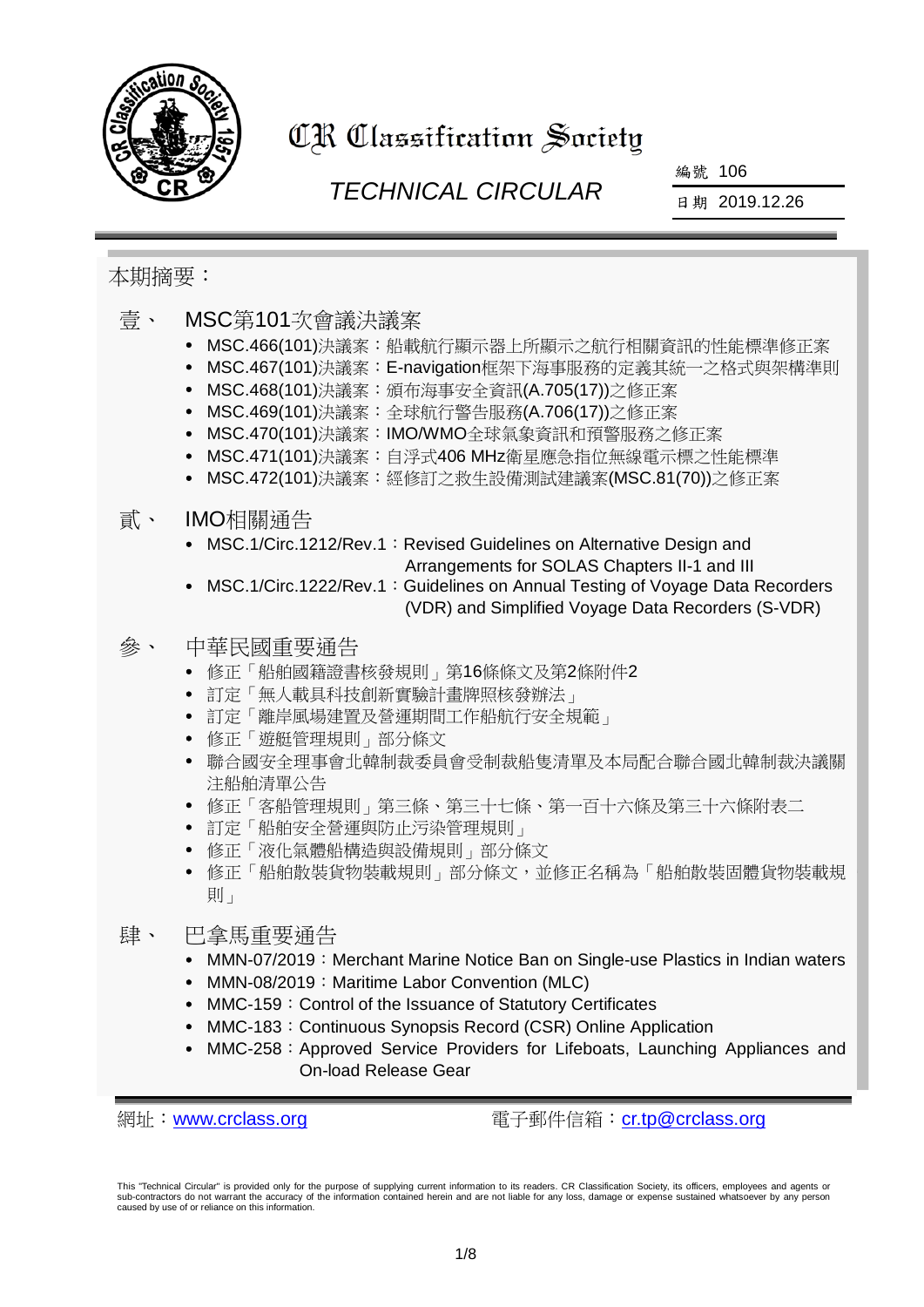- MMC-269: Maritime Labour Convention, 2006(MLC, 2006), Certification Process-MLC, 2006
- MMC-339: Medicine Chest and Medical Equipment
- MMC-345: Ballast Water Management Convention 2004, Panama Policy.
- MMC-359: Instructions and Procedure for the Implementation and Certification of the ISPS Code.
- 伍、 貝里斯重要通告
	- MMN-18-002r2: Data Collection System for Fuel Oil Consumption of Ships
	- MMN-19-005: Warning to All Owners, USSM Operators, Crew of Belize Flagged Vessels Caught Intentionally Deactivating the Long-Range Identification and Tracking Equipment(LIRT) or the Automatic Identification System(AIS)
- 陸、 船舶資源回收公約近況
	- 摘要國際安全與無害環境船舶資源回收公約內容及簽署近況
- 柒、 CR服務資訊
	- 發布最新版「鋼船規範、高速船規範、鋁合金船規範、FRP船規範中文版」及「海上 自主水面船舶準則」
	- CR PSC應急群組資訊簡介

## 壹 **MSC**第**101**次會議決議案

國際海事組織**(IMO)**海事安全委員會**(MSC)**第 **101** 次會議於 **2019** 年 **6** 月 **5** 日至 **6** 月 **14** 日在英國倫敦召開,**MSC.456(101)**至 **MSC.465(101)**決議案請參考第 **105**[期技術通報。](https://www.crclass.org/chinese/download/ti-tc/105/105.pdf) 本次會議所採納之其他決議案內容摘要如下:

- 一、 **[MSC.466\(101\)](https://www.crclass.org/chinese/download/ti-tc/106/1-1%20MSC.466(101).pdf)**決議案: 船載航行顯示器上所顯示之航行相關資訊的性能標準 **(MSC.191(79))**修正案:
	- (一) 修正內容:修正第5.1.1段、5.2.3段、5.2.4段之文字,納入**[MSC.1/Circ.1609](https://www.crclass.org/chinese/download/ti-tc/106/1-2%20MSC.1-Circ.1609%20-%20Guidelines%20For%20The%20Standardization%20OfUser%20Interface%20Design%20For%20Navigation%20Equipment%20(Secretariat)%20(1).pdf)**準 則所述之相關內容於該標準中。
	- (二) 適用對象:2024年1月1日以後安裝之雷達、電子海圖顯示與信息系統(ECDIS)和 整合導航系統(INS)建議符合該性能標準;對其他航行設備,建議於2025年1月1 日以後安裝者符合該標準。
- 二、 **[MSC.467\(101\)](https://www.crclass.org/chinese/download/ti-tc/106/1-3%20MSC.467(101).pdf)**決議案:**E-navigation**框架下海事服務的定義其統一之格式與架構準 則:
	- (一) 背景:[E-navigation](http://www.imo.org/en/OurWork/Safety/Navigation/Pages/eNavigation.aspx)係指「藉由電子方式對船上和岸上的海洋資訊進行統一的收 集、整合、交換和分析,以此增船舶與港口導航及其相關服務,並確保海上安全、 保全以及保護海洋環境」。
	- (二) 本準則的目的為確保國際間之海事服務能有標準化且統一之格式,準則之附件1 提供一描述海事服務之模板。(註:有關海事服務之描述可參考**[MSC.1/Circ.1610](https://www.crclass.org/chinese/download/ti-tc/106/1-4%20MSC.1-CIRC.1610%20-%20Initial%20Descriptions%20Of%20Maritime%20ServicesIn%20The%20Context%20Of%20E-Navigation%20(Secretariat)%20(1).pdf)** 通告)。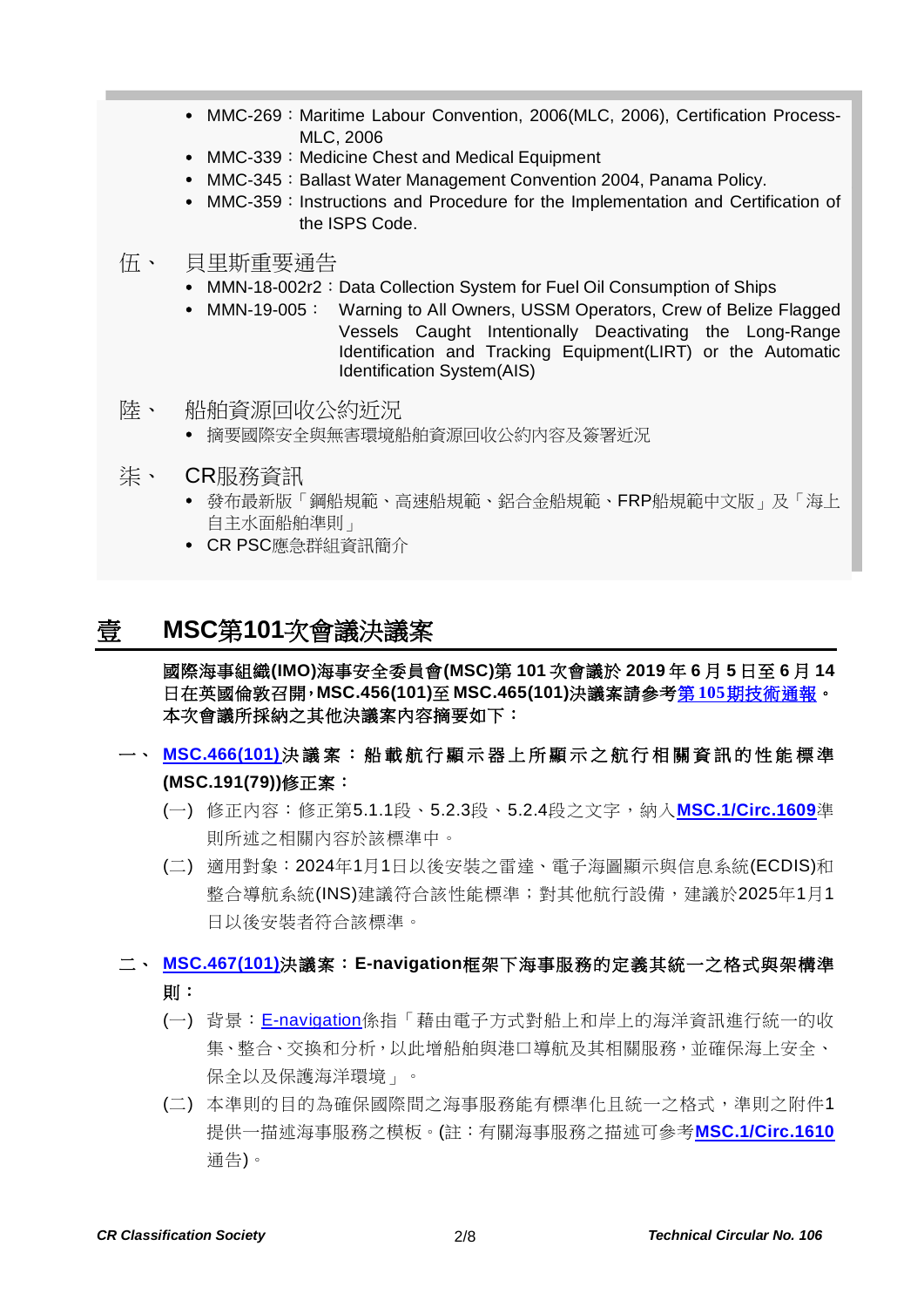#### 三、 **[MSC.468\(101\)](https://www.crclass.org/chinese/download/ti-tc/106/1-5%20MSC.468(101).pdf)**決議案:頒布海事安全資訊**(A.705(17))**之修正案:

- (一) 本建議案之目的為律定發布和接收海事安全資訊(Maritime Safety Information , MSI)應使用的組織、標準和方法。
- (二) 該建議案建議自2020年1月1日生效使用。

#### 四、 **[MSC.469\(101\)](https://www.crclass.org/chinese/download/ti-tc/106/1-6%20MSC.469(101).pdf)**決議案:全球航行警告服務**(A.706(17))**之修正案:

- (一) 背景:全球航行警告服務(WWNWS)為國際/國家間發布航行警告之協調性服務。
- (二) 本指南的目的為針對國際間協調的NAVAREA和沿海警告提供具體指南。但不適 用於純粹的國家預警服務(這些服務為補充國際間的協調服務)。 (註:NAVAREA:係指為協調導航警告廣播而建立的地理海域)
- (三) 該指南建議自2020年1月1日生效使用。

#### 五、 **[MSC.470\(101\)](https://www.crclass.org/chinese/download/ti-tc/106/1-7%20MSC.470(101).pdf)**決議案:**IMO/WMO**全球氣象資訊和預警服務**(A.1051(27))**之修正案:

- (一) 背景:IMO/WMO全球氣象資訊和預警服務(WWMIWS):為針對國際航線或國內 航線的船舶所發布的氣象預警和預報的國際間協調服務。
- (二) 本指南的目的為針對發布氣象預警和預報來提供具體指南。但不適用於純粹的國 家預警服務(這些服務為補充國際間的協調服務)。
- (三) 該指南建議自2020年1月1日生效使用。

### 六、 **[MSC.471\(101\)](https://www.crclass.org/chinese/download/ti-tc/106/1-8%20MSC.471(101).pdf)**決議案:自浮式**406 MHz**衛星應急指位無線電示標**(EPIRBs)**之性能標 準:

- (一) 更新406 MHz EPRIBs之性能標準,適用於2022年7月1日或之後安裝的EPIRB。
- 七、 **[MSC.472\(101\)](https://www.crclass.org/chinese/download/ti-tc/106/1-9%20MSC.472(101).pdf)**決議案:經修訂之救生設備測試建議案**(MSC.81(70))**之修正案:
	- (一) 修正第8.1.1段,內容修正為:「用來使自由降落救生艇下降的的釋放裝置(除絞 車外)應進行2.2倍最大工作負荷的靜負荷試驗。」

# 貳 **IMO**相關通告

- 一、 **[MSC.1/Circ.1212/Rev.1](https://www.crclass.org/chinese/download/ti-tc/106/2-1%20MSC.1-Circ.1212-Rev.1%20-%20Revised%20Guidelines%20On%20Alternative%20Design%20And%20Arrangements%20For%20Solas%20Chapters%20Ii-1%20And%20Iii%20(Secretariat).pdf)** : **Revised Guidelines on Alternative Design and Arrangements for SOLAS Chapters II-1 And III**:
	- (一) 本準則提供SOLAS第II-1章規則55及第III章有關替代設計與佈置之工程分析方法, 可用於評估特殊設備或救生系統其設計與佈置能否滿足SOLAS第II-1章及第III章 之規定。

### 二、 **[MSC.1/Circ.1222/Rev.1](https://www.crclass.org/chinese/download/ti-tc/106/2-2%20MSC.1-Circ.1222-Rev.1%20-%20Guidelines%20On%20Annual%20Testing%20Of%20Voyage%20Data%20Recorders%20(Vdr)%20And%20Simplified%20Voyage%20Data%20Rec...%20(Secretariat).pdf)** : **Guidelines on Annual Testing of Voyage Data Recorders (VDR) and Simplified Voyage Data Recorders (S-VDR)**:

- (一) 新增航行數據記錄儀(VDR)及簡易航行數據記錄儀(S-VDR)安裝時的檢驗要求: 若依據 MSC.333(90)認可之自浮式保護容器 (Float-Free Capsules),須依據 MSC.1/Circ.1040/Rev.1進行檢查。
- (二) 於附件檢查報告中新增以下檢查項目:電子海圖顯示與信息系統(ECDIS)、船舶 自動辨識系統(AIS)、橫搖數據、組態資料、電子日誌,如適用時。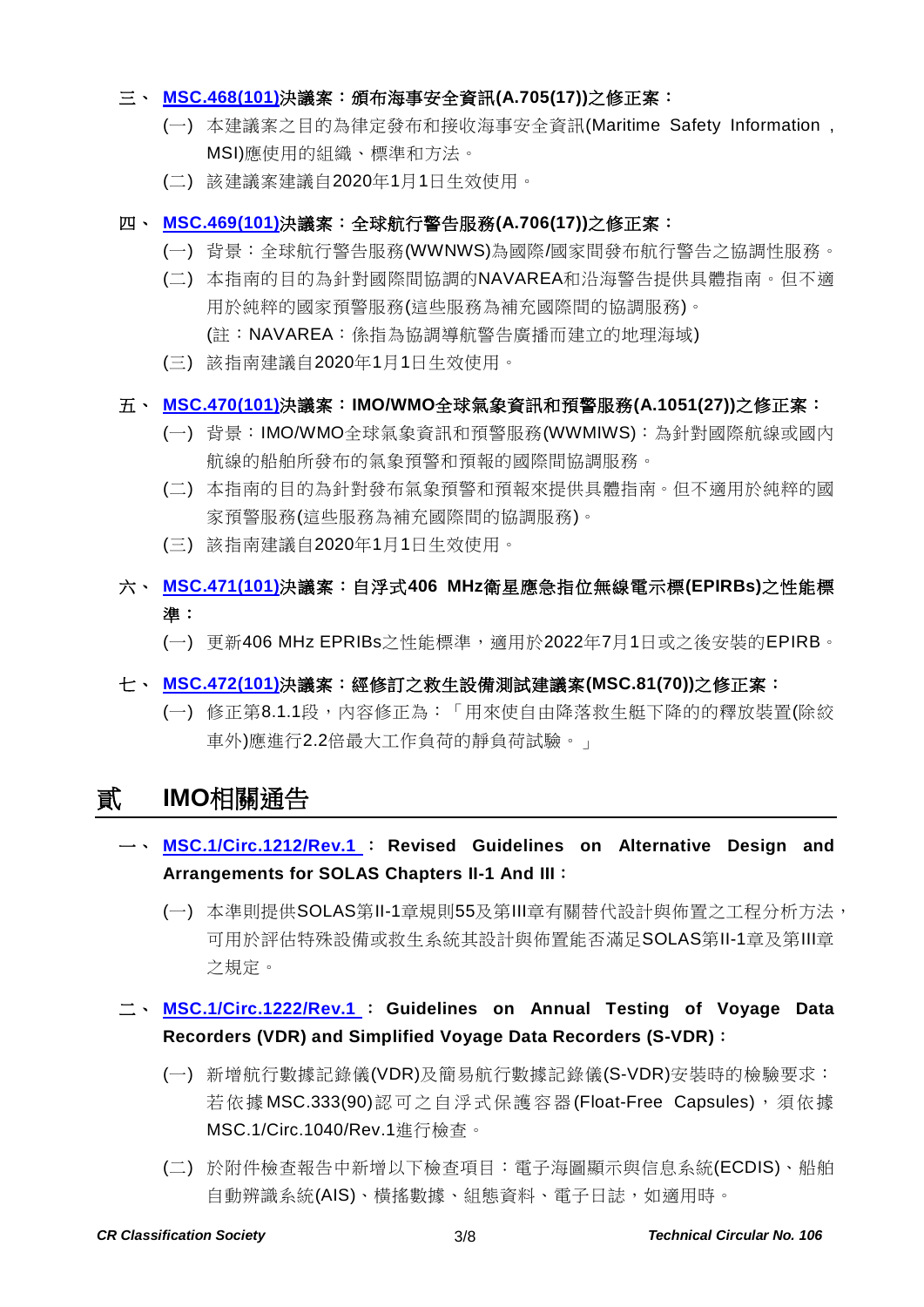# 參 中華民國重要通告

- 一、 修正[「船舶國籍證書核發規則」](https://gazette.nat.gov.tw/egFront/detail.do?metaid=110567&log=detailLog)第**16**條條文及第**2**條附件**2**。中華民國**108**年**10**月**15**日。
- 二、 訂定[「無人載具科技創新實驗計畫牌照核發辦法」](https://gazette.nat.gov.tw/egFront/detail.do?metaid=110563&log=detailLog),自中華民國**108**年**6**月**1**日施行。
- 三、 訂定[「離岸風場建置及營運期間工作船航行安全規範」](https://gazette.nat.gov.tw/egFront/detail.do?metaid=110688&log=detailLog),自中華民國**108**年**10**月**21**日 生效。
- 四、 修正[「遊艇管理規則」](https://gazette.nat.gov.tw/egFront/detail.do?metaid=110725&log=detailLog)部分條文,自中華民國**108**年**10**月**22**日。
- 五、 [聯合國安全理事會北韓制裁委員會受制裁船隻清單及本局配合聯合國北韓制裁決議關](https://www.motcmpb.gov.tw/Information/Detail/cfc09406-61f5-4462-a7ee-4bb3de2fdab0?SiteId=1&NodeId=103) [注船舶清單公告,](https://www.motcmpb.gov.tw/Information/Detail/cfc09406-61f5-4462-a7ee-4bb3de2fdab0?SiteId=1&NodeId=103)中華民國**108**年**10**月**28**日。
- 六、 修正[「客船管理規則」](https://gazette.nat.gov.tw/egFront/detail.do?metaid=110865&log=detailLog)第三條、第三十七條、第一百十六條及第三十六條附表二,中 華民國**108**年**10**月**29**日。
- 七、 訂定[「船舶安全營運與防止污染管理規則」](https://gazette.nat.gov.tw/egFront/detail.do?metaid=110934&log=detailLog),中華民國**108**年**10**月**31**日。
- 八、 修正[「液化氣體船構造與設備規則」](https://gazette.nat.gov.tw/egFront/detail.do?metaid=110936&log=detailLog)部分條文,中華民國**108**年**10**月**31**日。
- 九、 修正[「船舶散裝貨物裝載規則」](https://gazette.nat.gov.tw/egFront/detail.do?metaid=110985&log=detailLog)部分條文,並修正名稱為[「船舶散裝固體貨物裝載規](https://gazette.nat.gov.tw/egFront/detail.do?metaid=110985&log=detailLog) [則」](https://gazette.nat.gov.tw/egFront/detail.do?metaid=110985&log=detailLog),中華民國**108**年**11**月**1**日。

### 肆 巴拿馬重要通告

- 一、 **[MMN-07/2019:](https://www.crclass.org/chinese/download/ti-tc/106/4-1%20MMN-07-2019.pdf)"Merchant Marine Notice Ban on Single-use Plastics in Indian waters"**:
	- (一) 巴拿馬政府提醒航運公司務必遵守海事勞工公約(MLC)規範,並通知之後將採取 適當措施以核實該旗船舶有確實遵守國際公約之規範,以保障船員權益。

二、 **[MMN-08/2019:](https://www.crclass.org/chinese/download/ti-tc/106/4-2%20Marine-Notice-MMN-08-Oct-2019-No-single-use-plastics-in-Indian-Waters.pdf)"Maritime Labor Convention (MLC)"**:

- (一) 傳達印度政府限制所有在印度海域範圍之船舶使用一次性塑膠政策,船東與港口 國管制(PSC)之權責。欲進入印度港口之外國船舶須紀錄船上一次性塑膠物品, 以及存放時間位置以及當時之地點,並經過PSC之審查。
- (二) 即日起禁止使用以下塑膠製品:餐具、餐盤、杯子;不超過10公升的裝水(飲料) 瓶;垃圾、塑膠袋;及不超過10公升之清潔劑。
- (三) 自2020年01月01日起禁止使用以下塑膠製品:袋子、托盤、塑膠容器、食品包 裝膜;牛奶罐、保鮮袋、洗髮水瓶、冰淇淋罐;熱飲杯、密封包裝、食物保護包 裝;及微波食品、冰淇淋杯、洋芋片包裝、瓶蓋。
- 三、 **[MMC-159:](https://www.crclass.org/chinese/download/ti-tc/106/4-3%20MMC-159-CONTROL-OF-THE-ISSUANCE-OF-THE-ISSUANCE-OF-STATUTORY-CERTIFICATES-22-NOV-2019.pdf) "Control of the Issuance of Statutory Certificates"**:
	- (一) 提醒各認可組織(RO)提送海事勞工公約(MLC)相關檢驗之月報時應包含之項目: 應包含:船名、IMO編號、證書之種類與數量、證書簽發日期、證書有效日期。 並將月報提送給[ro-panama@segumar.com](mailto:ro-panama@segumar.com)及[mlc@segumar.com](mailto:mlc@segumar.com)。
- 四、 **[MMC-183:](https://www.crclass.org/chinese/download/ti-tc/106/4-4%20MMC-183-11-diciembre-2019.pdf) "Continuous Synopsis Record (CSR) Online Application."**: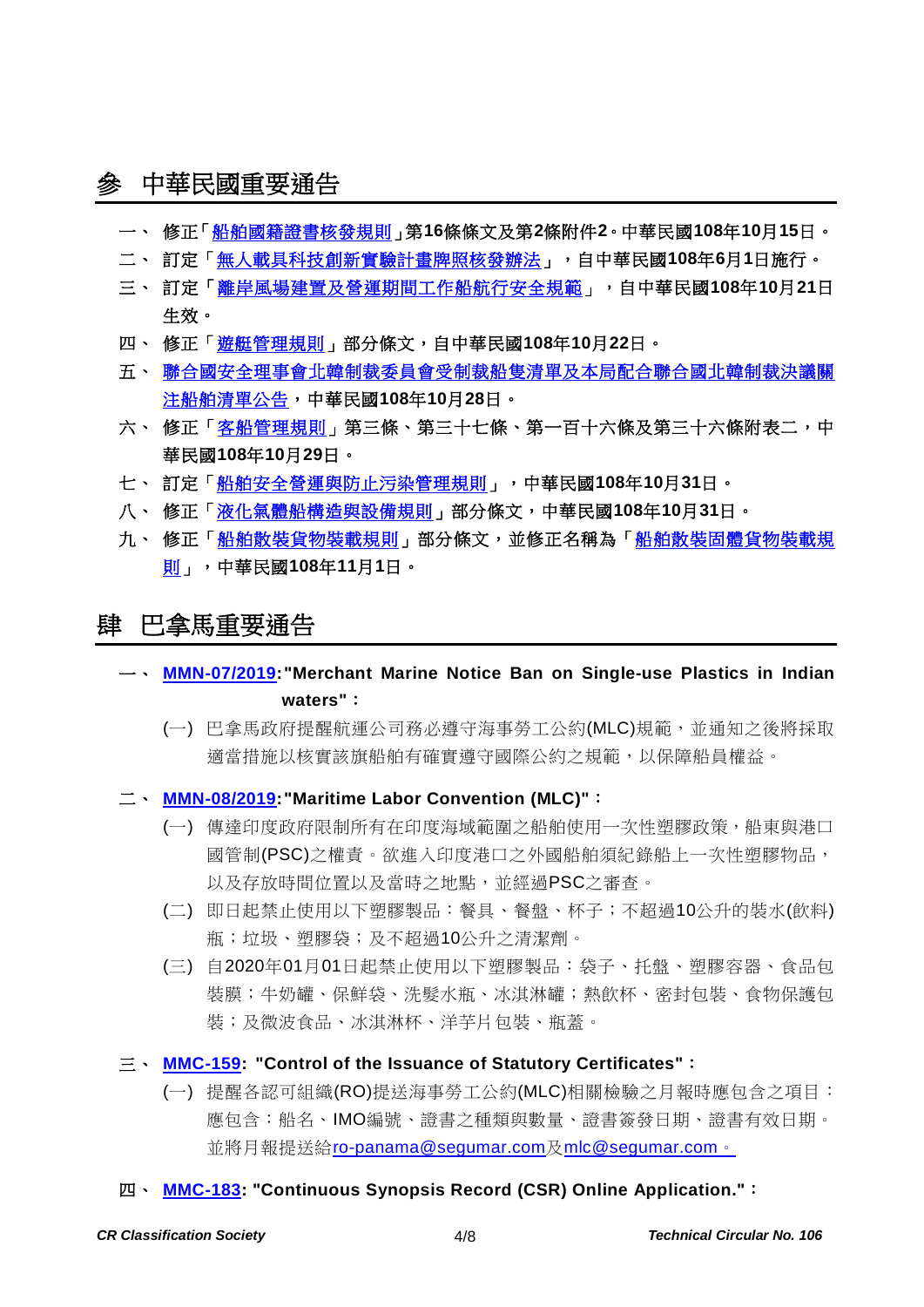- (一) 提醒申請連續概要紀錄(CSR)需透過「<http://certificates.amp.gob.pa/certificates>」 進行申請,並於本次新增須提交之檔案如下:
	- 1. 船級證書;
	- 2. 由前一船旗國核發之CSR(如適用時)。
- (二) 有關光船租賃(Barbeboat Charter)的CSR相關內容規定載於MMC-337中。

### 五、 **[MMC-258:](https://www.crclass.org/chinese/download/ti-tc/106/4-5%20MMC-258-APPROVED-SERVICE-PROVIDERS-LB-final-version-25-nov-2019.pdf) "Approved Service Providers for Lifeboats, Launching Appliances and On-load Release Gear"**:

- (一) 根據2020年1月1日生效之MSC.402(96)與MSC.404(96)決議案(請參考第87[期技](https://www.crclass.org/chinese/download/ti-tc/87/87.pdf) [術通報](https://www.crclass.org/chinese/download/ti-tc/87/87.pdf)),修訂對救生艇、救難艇及其降落裝置釋放機構維修、檢查及操作試驗要 求之規定內容。
- (二) 自2020年1月1日起,所有救生艇、救難艇及其降落裝置釋放機構維修、檢查及操 作試驗等應由主管機關認可之維修廠商進行。若希望成為巴拿馬海事局授權之維 修廠商者,應滿足本通告第4條、第5條之要求並提出申請。
- (三) 特殊情況:若原始設備廠商不再營運或不提供技術支援,巴拿馬海事局得經過全 面考量並基於相關經驗,特別個案授權該通告第7段名單中所列之維修廠商進 行。

### 六、 **[MMC-269:](https://www.crclass.org/chinese/download/ti-tc/106/4-6%20MMC-269-27-09-2019-1.pdf) "Maritime Labour Convention, 2006(MLC, 2006), Certification Process- MLC, 2006"**:

- (一) 第18條內容修正如下:
	- 1. 更換認可組織(RO)時應執行MLC證書之中期檢驗,並核發效期不超過5個月 之短證。
	- 2. 一般中期檢驗毋須簽發新的海事勞工符合聲明第一部份及第二部分(DMLC Part I &Part II), 但若更換RO, 則DMLC Part II需重新經RO審查。
- (二) 第24條內容修正如下:若船東或營運者之變動不影響船舶或公司運作(例如:地 址更改),毋須執行額外檢驗,RO可重新簽發到期日與原本MLC證書相同之新證 書。

#### 七、 **[MMC-339:](https://www.crclass.org/chinese/download/ti-tc/106/4-7%20MMC-339-10-09-2019.pdf) "Medicine Chest and Medical Equipment"**:

- (一) 修訂第11條,新增氧氣鋼瓶檢驗之內容與注意事項:
	- 1. 每年皆應進行氧氣鋼瓶之年度檢驗;
	- 2. 內容物應按照製造商之規範進行檢驗及換新;
	- 3. 每5年需由合格廠商進行一次水壓試驗,並在重新填充前仔細檢查鋼瓶內部;
	- 4. 測試證書需存放於船上備查。
- (二) 此外,巴拿馬海事局不會延長氧氣鋼瓶檢驗之效期,以作為船上安全及保護健康 之措施。

#### 八、 **[MMC-345:](https://www.crclass.org/chinese/download/ti-tc/106/4-8%20MMC-345-BWM-Oct-2019.pdf) "Ballast Water Management Convention 2004, Panama Policy."**:

(一) 新增3.8條:巴拿馬海事局要求各RO依據[BWM.2/Circ.70](https://www.crclass.org/chinese/download/ti-tc/100/100.pdf)指南,於安裝壓艙水管 理系統(BWMS)時進行調試試驗(Commissioning Testing)並進行指示性分析,以 確認 BWMS 之 有 效 性;若 指 示 性 分 析 結 果 顯 示 並 不 符 合 , 則 應 依 據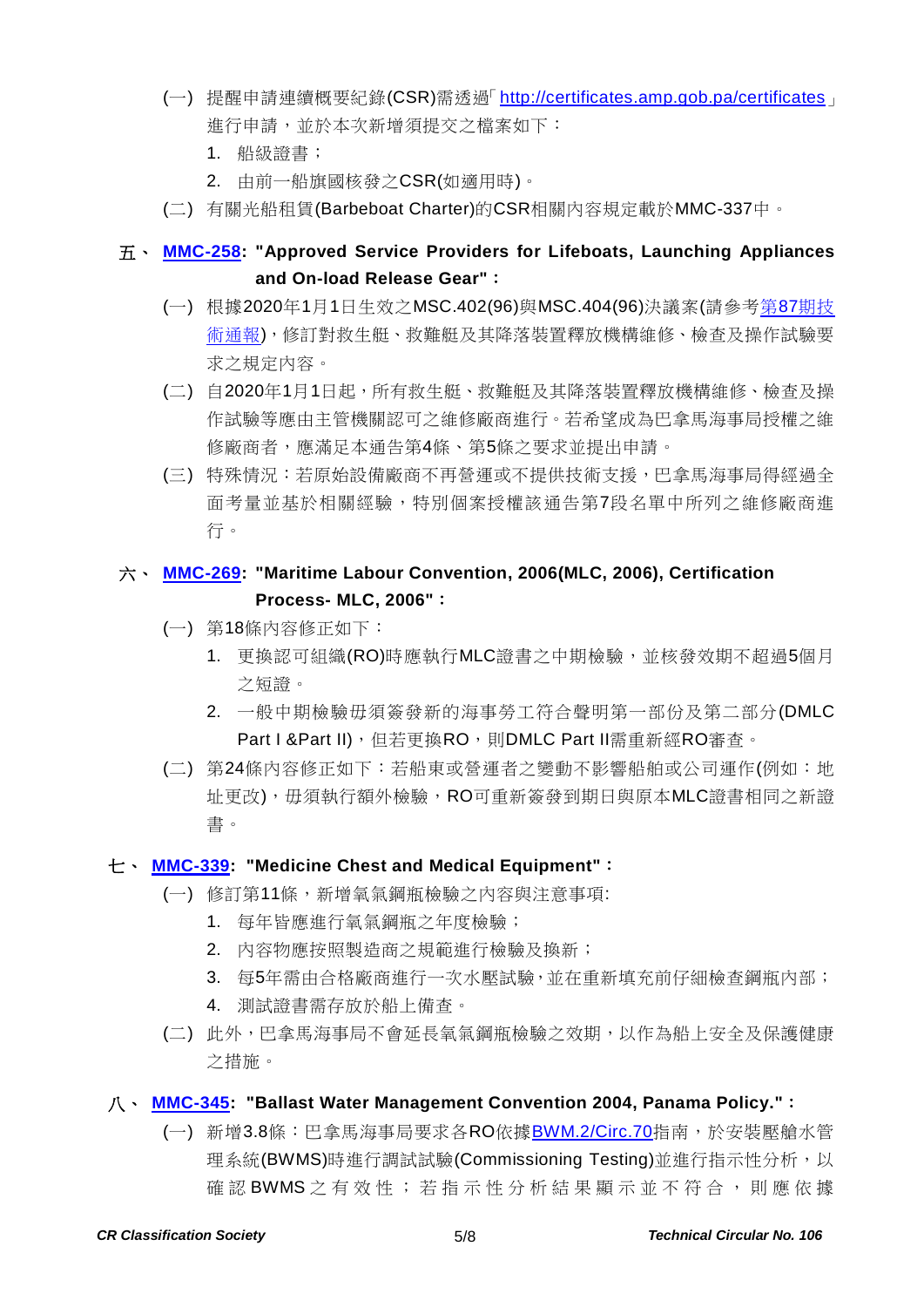BWM.2/Circ.42/Rev.1來進行更進一步的分析。

(註:調試試驗不適用於已安裝BWMS並符合D-2規定之船舶。

- (二) 修正4.9條:壓艙水管理計畫(BWMP)應考慮納入**[BWM.2/Circ.62](https://www.crclass.org/chinese/download/ti-tc/93/93.pdf)**所制定之應急處 理準則。
- (三) 修正7.1條:現行巴拿馬海事局所簽發之壓艙水管理證書(BWMC)為電子發證,故 RO執行完相應檢驗後應於所列印下之BWMC上進行簽署,並將相關資訊盡速提 送至[ibwmc@segumar.com](mailto:ibwmc@segumar.com),以利巴拿馬海事局更新電子證書上之資訊。註: IBWMC電子證書應與紙本證書具同等效力。

## 九、 **[MMC-359:](https://www.crclass.org/chinese/download/ti-tc/106/4-9%20MMC-359-1.pdf) "Instructions and Procedure for the Implementation and Certification of the ISPS Code."**:

- (一) 自2020年1月1日起,巴拿馬海事局所簽發之國際船舶保全證書(ISSC)長證上所載 之船型將與安全管理證書(SMC)上所載之船型一致。
- (二) 若船東或營運者決定不沿用初始驗證之認可保全機構(RSO),須通知巴拿馬海事 局[\(isps@amp.gob.pa\)](mailto:isps@amp.gob.pa),且新的RSO需在進行檢查前完成轉換通知書(Notification form for Transfer of ISPS Certification)。
- (三) 若在特殊情況下無法在規定期限內完成國際船舶與港口設施章程(ISPS Code)所 律定之驗證時,船舶營運人應透過[http://certificates.amp.gob.pa/certificates.](http://certificates.amp.gob.pa/certificates) 在 期前向船旗國主管機關申請延期(註:延期最多為3個月)。
- (四) 當船舶超過6個月未營運時,應根據ISPS Code申請臨時驗證,並按照本通告附 錄之指南作業辦理。
- (五) 若船舶無法在中期驗證期間內完成,在尚未超過檢驗期間截止日起算的6個月內 時,RSO可向巴拿馬海事申請於檢驗期間外執行中期驗證,並於完成驗證後於現 有ISSC長證上簽署並註明,使該證書再有效。

# 伍 貝里斯重要通告

### 一、 **[MMN-18-002r2:](https://www.crclass.org/chinese/download/ti-tc/106/5-1%20MMN-18-002r2%20Data%20Collection%20System%20for%20Fuel%20Oil%20Consumption%20of%20Ships.pdf)"Data Collection System for Fuel Oil Consumption of Ships"**:

- (一) 根據國際防止船舶污染公約附錄VI(MARPOL Annex VI)規則22A.9,船旗國須核 發「燃油消耗符合聲明」的一個月內須提交各項資料至全球綜合航運資訊系統 [\(GISIS\)](https://gisis.imo.org/),故建議各RO:
	- 1. 根據規則22A.3,於每年3月31日前要求不小於5000總噸之船舶應盡速提交燃 油消耗數據。
	- 2. 確認船舶已按照規則22A提交相關資料後,應於每年5月31日前簽發燃油消耗 符合聲明。
	- 3. 根據規則22A.9,在簽發燃油消耗符合聲明的1個月內(但不得晚於每年6月30 日),將相關資訊提交至[GISIS](https://gisis.imo.org/)以及提交所有驗證資料給IMMARBE技術部門。

二、 **[MMN-19-005:](https://www.crclass.org/chinese/download/ti-tc/106/5-2%20MMN-19-005%20WARNING%20for%20Belize%20Flagged%20Vessels%20caught%20intentionally%20deactivating%20the%20LRIT%20&%20AIS.pdf)" Warning to All Owners, USSM Operators, Crew of Belize Flagged Vessels Caught Intentionally Deactivating the Long-Range**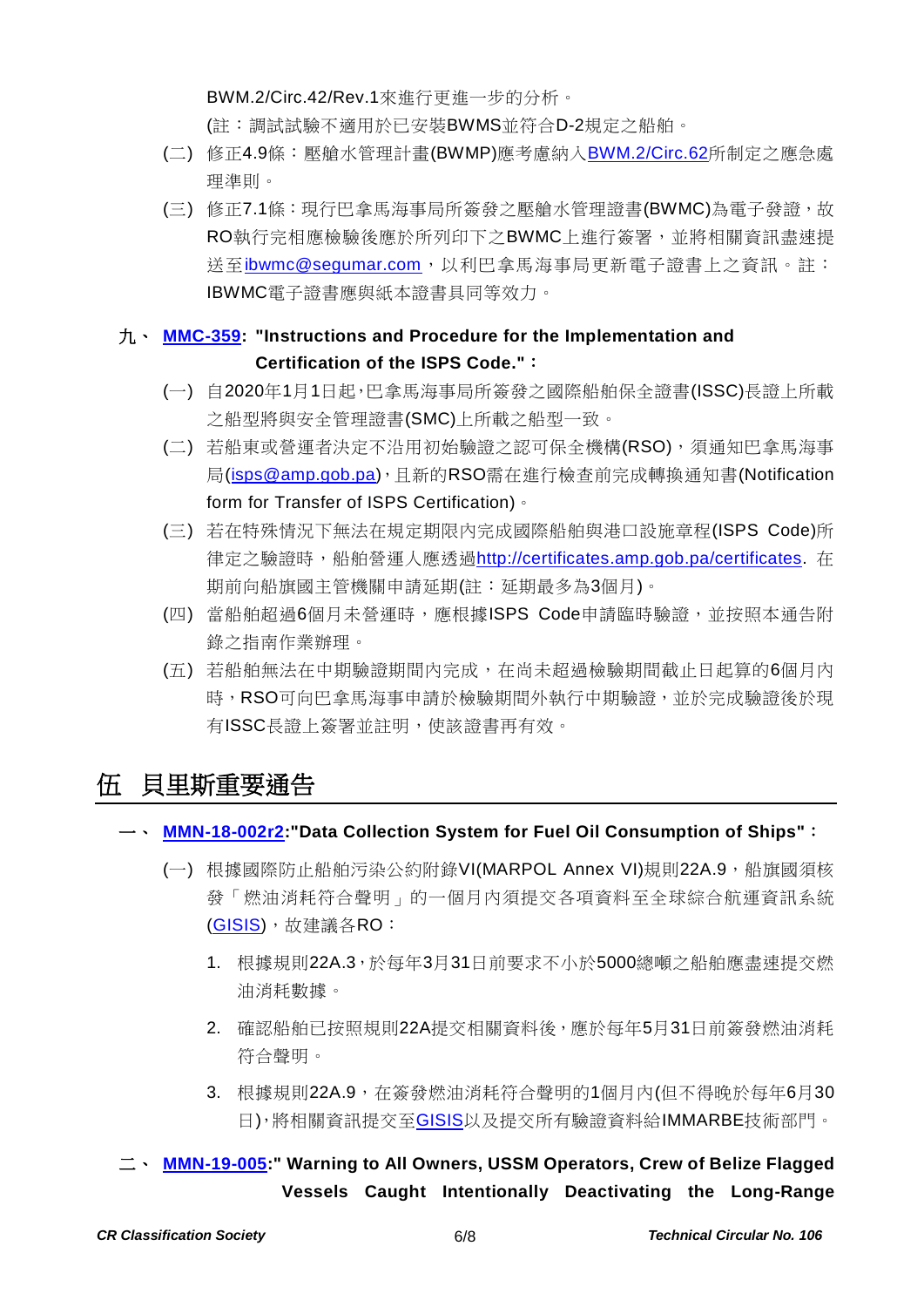### **Identification and Tracking Equipment(LIRT) or the Automatic Identification System(AIS)"**:

(一) 貝里斯海事局通告提醒該旗船東或船舶營運者若其蓄意關閉遠距識別追蹤系統 (LRIT)或是船舶自動辨識系統(AIS)將被處分。

# 陸 船舶資源回收公約近況

- 一、 公約介紹:**IMO**於**2009**年**5**月**11**日至**15**日在香港舉行的國際外交會議上,正式採納「國 際安全與無害環境船舶資源回收公約」,其目的為確保當船舶拆解時不會對人員的健 康、安全及環境造成危險。該公約針對船舶上可能存有的危害性物質如石綿、重金屬、 多氯聯苯**(PCBs)**、消耗臭氧層物質等加以規範及處理。公約的主要規則涉及船舶的設 計、構造、操作、拆解前準備,及拆解廠的設備與操作,另加入檢驗與發證的要求, 以建立強制性的機制。
- 二、 公約生效門檻:達到下列條件之日起**24**個月後生效:
	- (一) 達15個國家批准;
	- (二) 這些國家的合計商船總噸位佔世界商船總噸位的40%;
	- (三) 這些國家合計最大年度拆船量(過去十年內)不得低於其商船總噸位的3%。
- 三、 目前簽署現況:依據**IMO**統計資料,迦納**(Ghana)**與印度分別於**2019**年**11**月**18**日及**11** 月**28**號簽署該公約,目前共計**15**個國家批准,佔世界商船總噸位約**30.21%**,尚未通過 公約要求之門檻。

### 柒 **CR**服務資訊

- 一、 發布最新版「鋼船規範、高速船規範、鋁合金船規範、**FRP**船規範中文版」及「海上 自主水面船舶準則」:
	- (一) 因應國際船舶技術發展及國內產業需求,每年CR皆進行船級規範之增修訂,此 次修訂著眼於增加離岸勤務船(Offshore Service Vessel)之入級規定。因應我國 再生能源政策,風場建置需要各式工作船舶於海上作業,船舶極可能面臨海況不 佳、天氣變化等狀況而使工作人員及船隻暴露於風險中,CR對此特別投入規範 修訂,使此類船舶有合適之規定得以依循,確保船舶安全足夠完善。
	- (二) 另有關自主船舶,考量其為IMO最新議題,亦為業界關注的重大發展,為此CR 特派員赴北歐參訪考察,拜會芬蘭科技研究員(VTT)、勞斯萊斯(Rolls-Royce)及 挪威科學暨產業研究團體(SINTEF Ocean)等單位之專家學者進行研討,並發布 海上自主水面船舶準則,提供自動化設計船舶之相關規定,供航運界及造船界參 考使用。
	- (三) 前述規範及準則已同步於CR網頁[\(www.crclass.org\)](http://www.crclass.org/)之出版刊物欄位,歡迎業界 先進採用參考及回饋。

二、 **CR PSC**應急群組資訊: